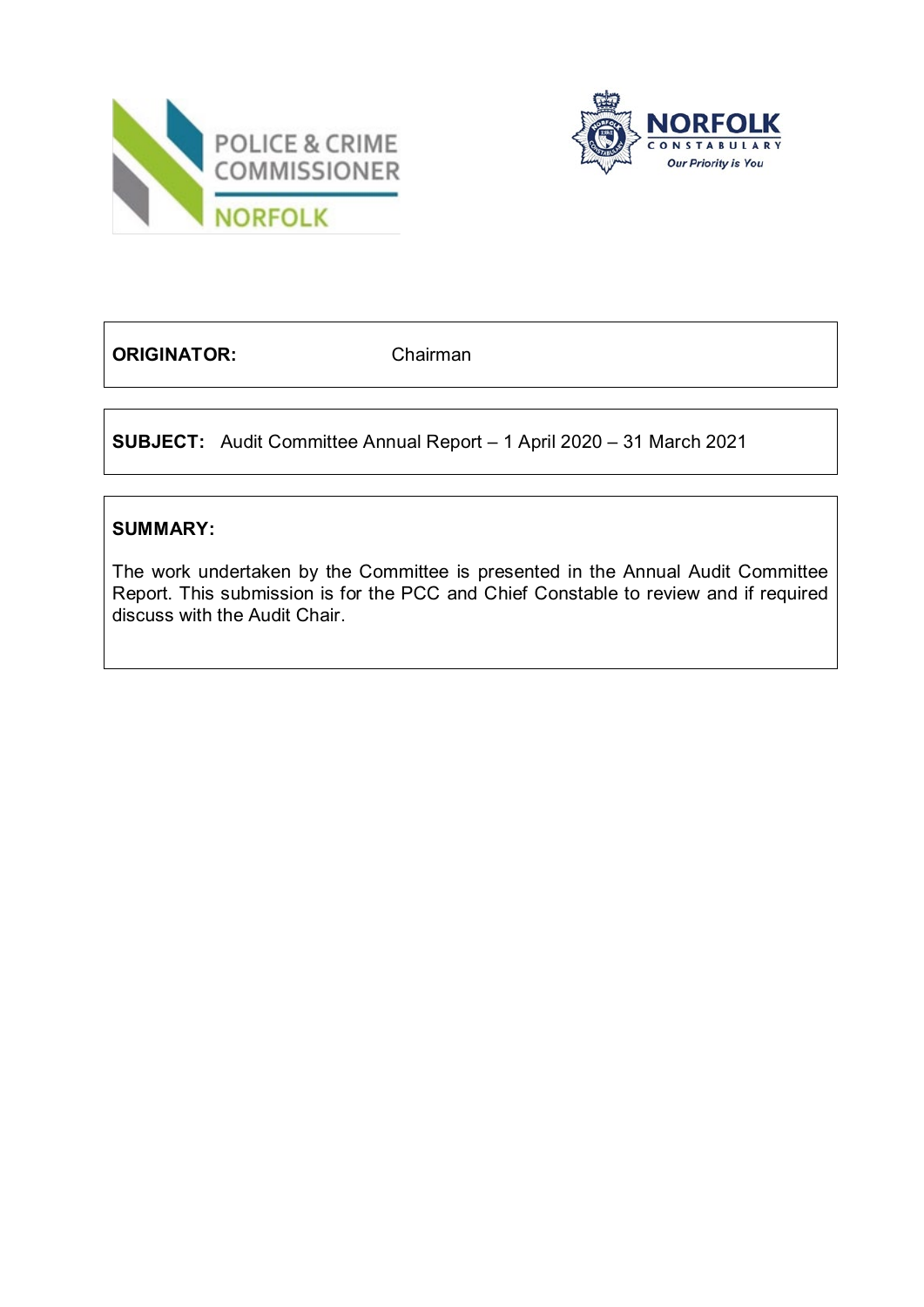## **Introduction**

The purpose of the Audit Committee is to provide independent advice and recommendations to the Police and Crime Commissioner and the Chief Constable for Norfolk on the adequacy of governance and risk management frameworks, the internal control environment and financial reporting.

The Committee has an independent role to review the effectiveness of governance, risk management and control arrangements in the Office of the Police and Crime Commissioner for Norfolk (OPCCN) and in Norfolk Constabulary. It also reviews financial reporting and annual governance processes as well as the work of the internal and external auditors.

This report covers the activities undertaken by the Audit Committee at its meetings during the period from 1 April 2020 to 31 March 2021.

The Committee comprises 5 independently appointed members who have a range of backgrounds and experience. During the period, it met 4 times and these meetings usually are open to the public to attend. However, with national lockdowns and tier restrictions due to the Covid 19 pandemic meetings were held virtually with the public being asked to submit questions before the meetings and all details of the meetings on the website as usual.

## **Governance and Risk Management frameworks**

During the year, the Committee reviewed and approved the Annual Governance Statement for the year ended 31 March 2020 which sets out the arrangements that operated to ensure effective governance in the OPCCN and the Constabulary.

This statement was published as part of the annual financial statements for the year ended 31 March 2020. It is also reviewed by the external auditor who did not raise any issues in relation to its contents as part of the annual audit process.

The Committee also supported the work of the Corporate Governance Working Group in refreshing the Corporate Governance Framework, which has been updated on the website.

At each of its meetings during the year, the Committee reviewed the strategic risks facing the OPCCN and the Constabulary, together with the actions being taken by management to manage those risks effectively. The Committee also discusses any emerging risks with representatives from the OPCCN and the Constabulary.

#### **Internal Controls**

Internal auditors have been appointed to assess and test the operation of internal controls in a number of activities based on a programme of work for the year. The Committee reviewed and agreed the internal audit plan for the 2020/2021 year and then received progress reports from the internal auditors on their work at each meeting.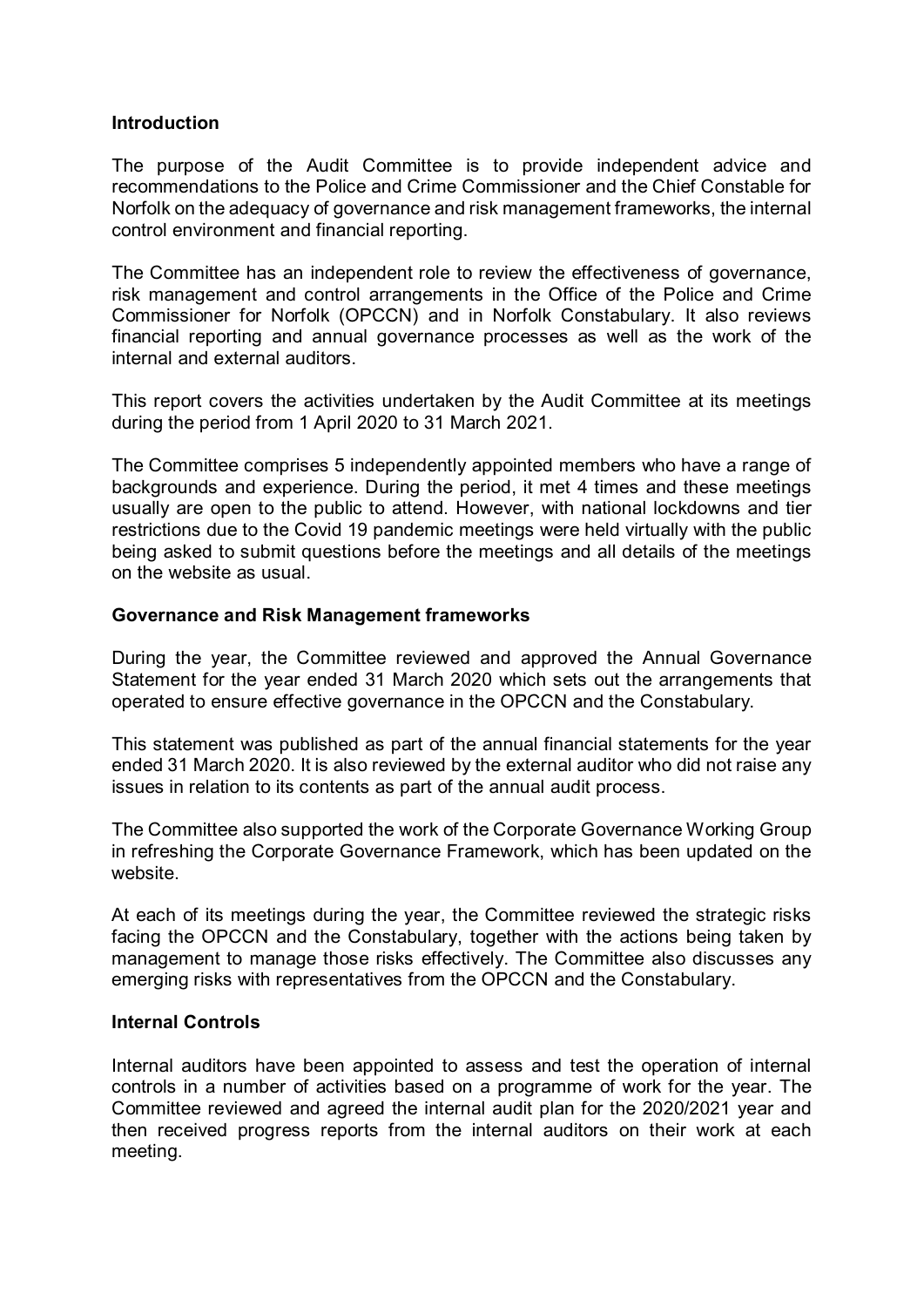The Committee also discussed individual internal audit reports with the internal audit team and with management at each of its meetings with particular emphasis on those reports where the overall conclusion was one of limited assurance.

The internal audit reports included progress in implementing agreed recommendations arising from earlier assignments. The Committee has been pleased with the recent progress that has been made by management to action recommendations. It will continue to focus on this important area.

The Committee also considered the draft internal audit strategic and annual plan for 2021/22 noting the need to address those areas of greatest risk to the delivery of the OPCCN and Constabulary objectives.

The overall conclusion from the Head of Internal Audit annual report for 19/20 was that TIAA was satisfied that, for the areas reviewed during the year, the Police and Crime Commissioners for Norfolk and Suffolk and Chief Constables of Norfolk and Suffolk Constabularies had reasonable and effective risk management, control and governance processes in place.

## **Financial Reporting**

The OPCCN and the Constabulary are required to produce annual financial statements in accordance with recognised accounting standards and which are then subject to an independent external audit.

Prior to the production of the annual accounts, the Committee reviewed the accounting policies to be used in compiling the accounts. It also reviewed the draft annual accounts before the external audit process commenced and questioned the Chief Finance Officers on a range of accounting matters that they contained.

At the conclusion of the external audit process, the Committee received a report from the external auditor which set out the results of the audit work in relation to annual accounts and the arrangements for securing value for money in the use of resources at the OPCCN and the Constabulary.

The external auditor provided unqualified opinions for the year ended 31 March 2020. The external auditor summarised all of these results in an Annual Audit Letter which was presented to the Committee and published on the OPCCN website in January 2021.

The Committee recorded its appreciation of management in achieving this positive report. It also noted the change in timescales for publishing and auditing the financial statements for 2019/20, due to the pandemic. The revised deadline of 30 November was achieved.

#### **Other Matters**

The Committee reviewed the annual Treasury Management strategy for the year ending 31 March 2021, together with an update on treasury activities during 2020/21. The strategy sets out details of the approach to managing debt and investments.